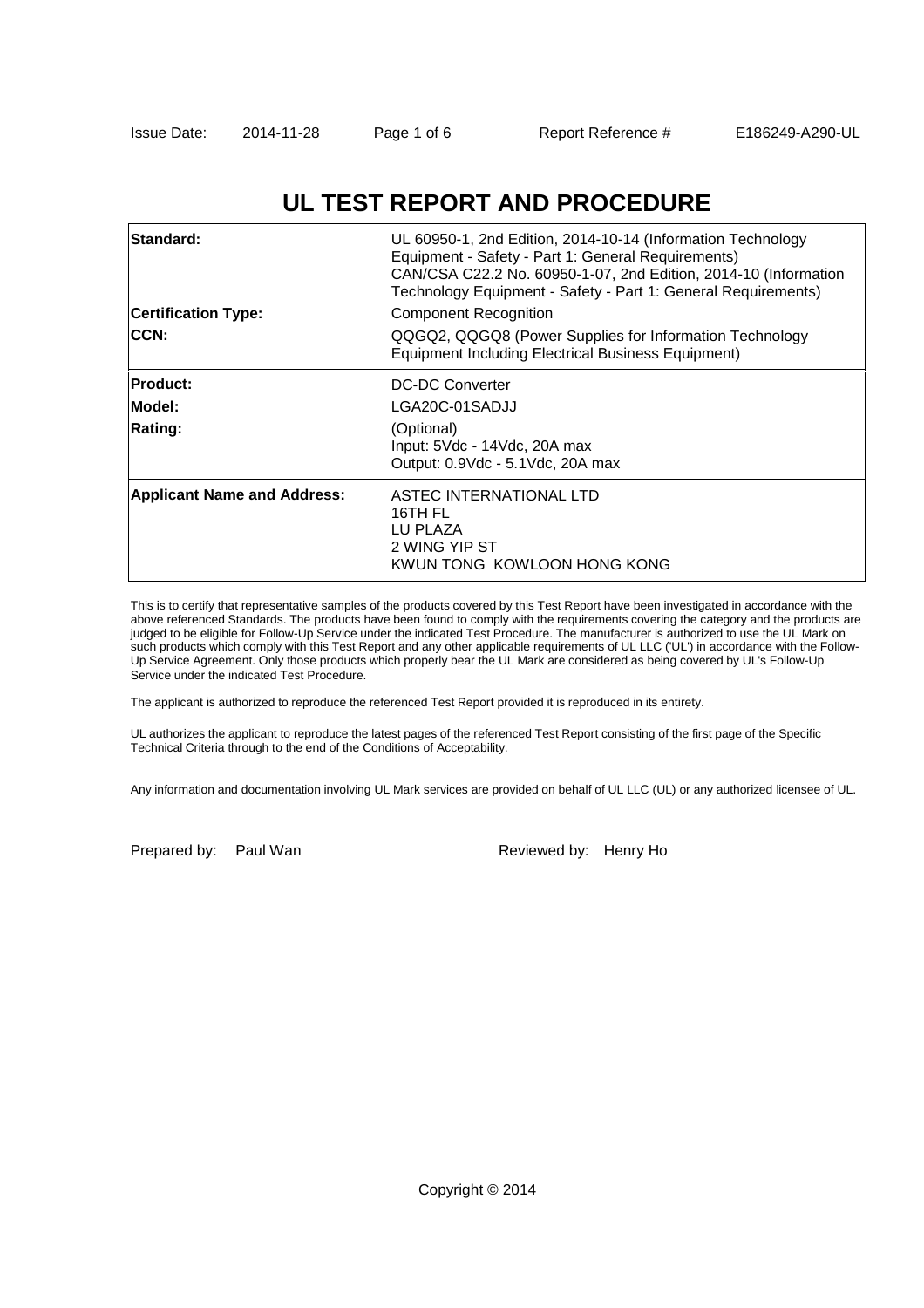## **Supporting Documentation**

The following documents located at the beginning of this Procedure supplement the requirements of this Test Report:

- A. Authorization The Authorization page may include additional Factory Identification Code markings.
- B. Generic Inspection Instructions
	- i. Part AC details important information which may be applicable to products covered by this Procedure. Products described in this Test Report must comply with any applicable items listed unless otherwise stated in the body of this Test Report.
	- ii. Part AE details any requirements which may be applicable to all products covered by this Procedure. Products described in this Test Report must comply with any applicable items listed unless otherwise stated in the body of each Test Report.
	- iii. Part AF details the requirements for the UL Certification Mark which is not controlled by the technical standard used to investigate these products. Products are permitted to bear only the Certification Mark(s) corresponding to the countries for which it is certified, as indicated in each Test Report.

#### **Product Description**

The equipment is a DC-DC non-isolated converter designed to deliver 100W total output power, intended for building-in as a component used in information technology equipment.

Input and Output is considered SELV.

Functional insulation provided between the input circuit and output circuit.

Testing condition:

Loading 1 at +5Vdc and +14Vdc input; +0.9Vdc, 20A output at ambient temperature of 30 deg C and 40 deg C.

Loading 2 at +9Vdc and +14Vdc input; +5.1Vdc, 20A output at ambient temperature of 30 deg C and 40 deg C.

The unit has no in-line fuse. For safe operation a maximum 40A, minimum 32Vdc current fuse with UL-Listed (JDYX) or equivalent must be fitted in-line by the user prior to use.

# **Model Differences**

N/A

### **Technical Considerations**

- Equipment mobility : for building-in
- Connection to the mains : not directly connected to the mains
- Operating condition : continuous
- Access location : to be considered in the end system
- Over voltage category (OVC) : --
- Mains supply tolerance (%) or absolute mains supply values : N/A
- Tested for IT power systems : No
- IT testing, phase-phase voltage (V) : N/A
- Class of equipment : Not classified
- Considered current rating of protective device as part of the building installation (A) : Considered in the end system
- Pollution degree (PD) : PD 2